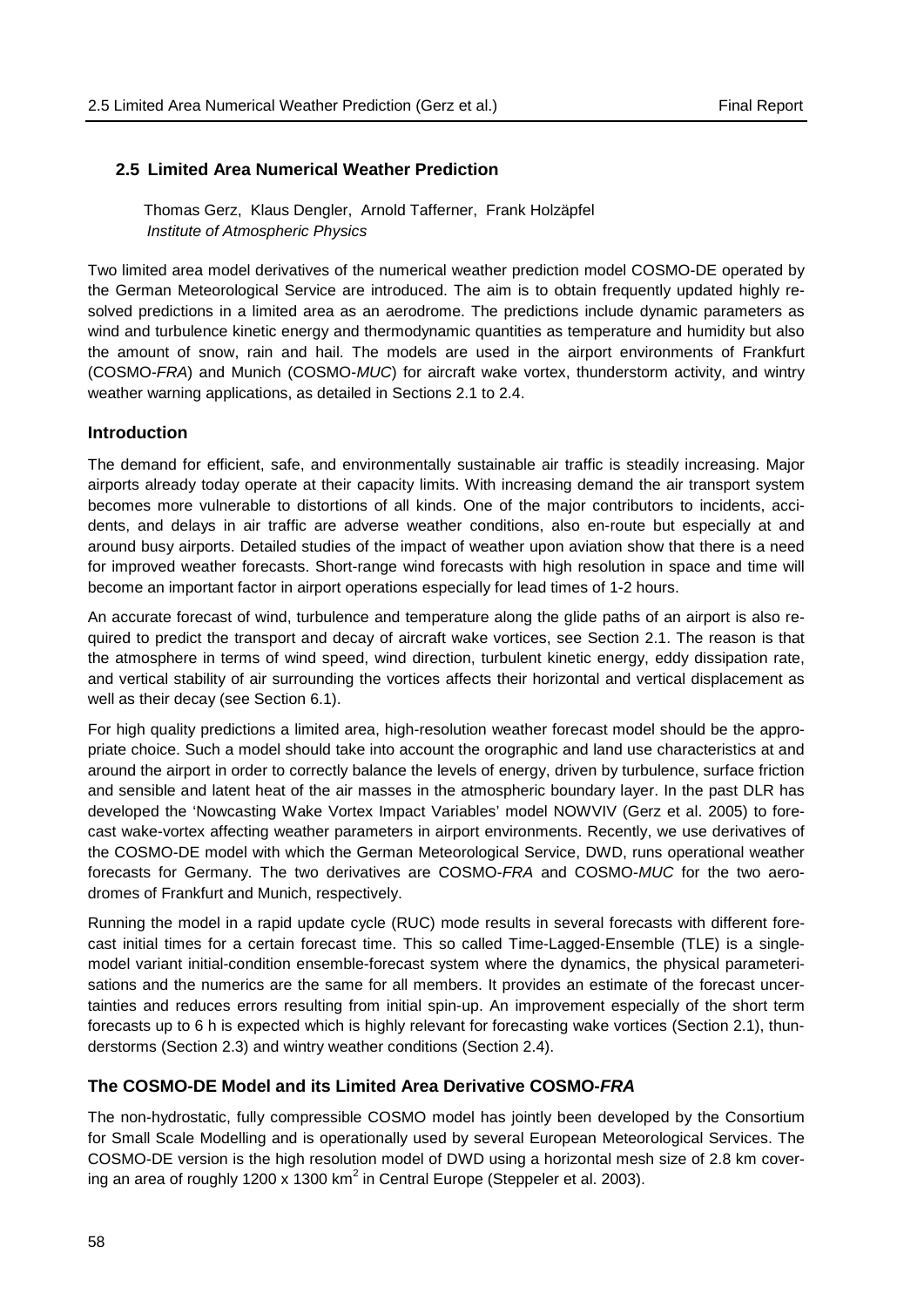For the application in the Frankfurt Airport area, we took the COSMO-DE model of version 4.2 as the local area model COSMO-*FRA* which is centred at the Airport encompassing an area of 280 x 280 km<sup>2</sup> (see Figure 1). The vertical resolution of the boundary layer is increased amounting to 16 to 90 m corresponding to 19 levels below 1600 m with a total of 50 vertical levels as in COSMO-DE. The horizontal resolution was kept as in the parent model. The numerics and physics packages follow the operational configuration (Baldauf et al. 2011), using a two time level integration scheme based on the Runge-Kutta method of 3rd order and a prognostic turbulence scheme with 2nd order closure (i.e. a prognostic equation for the turbulence kinetic energy). The roughness length used in COSMO-*FRA* is 0.47 m (forest). COSMO-*FRA* made a 24-hour forecast once a day starting at 00 UTC; initial and hourly boundary data were provided by the larger-scale COSMO-EU model and updated every three hours. COSMO-*FRA* was first applied to predict wake vortex transport and decay parameters, so the vertical profiles of wind, virtual potential temperature, and turbulence kinetic energy were output at a 10 min frequency.



**Figure 1.** Domain of the high resolution models COSMO-*FRA* and nested NOWVIV centred at Frankfurt Airport. COSMO-*FRA* topography is given in grey shading, rivers in black.

The performance of COSMO-*FRA* has been assessed against NOWVIV predictions and local measurements at Frankfurt Airport by Dengler et al. (2009). One of the outcomes was that an adjusted land use data set for COSMO-*FRA*, possibly combined with higher horizontal and vertical resolutions, to account for specific topographic and land-use features at and around the airport would achieve better forecasts of wind, virtual potential temperature and turbulence kinetic energy in the boundary layer.

The next improvement was to adapt COSMO-*FRA* to version 4.8 of COSMO-DE and start the model hourly in a Rapid Update Cycle (RUC) mode providing short range time-lagged ensemble (TLE) forecasts of up to 6 hours. Figure 2 shows a schematic illustration how the TLE is created showing the available forecasts for an example time of 15:10 UTC. Forecasts starting at 10 UTC (member -5h) to 15 UTC (member -0h) are available with 10-minute output frequency. Therefore, for every 10-minute increment 6 members of the TLE are available. In addition, every full hour a forecast starting 6 hours ago is available creating a 7th member (i.e. for 15 UTC a forecast starting at 09 UTC, member -6h). Finally an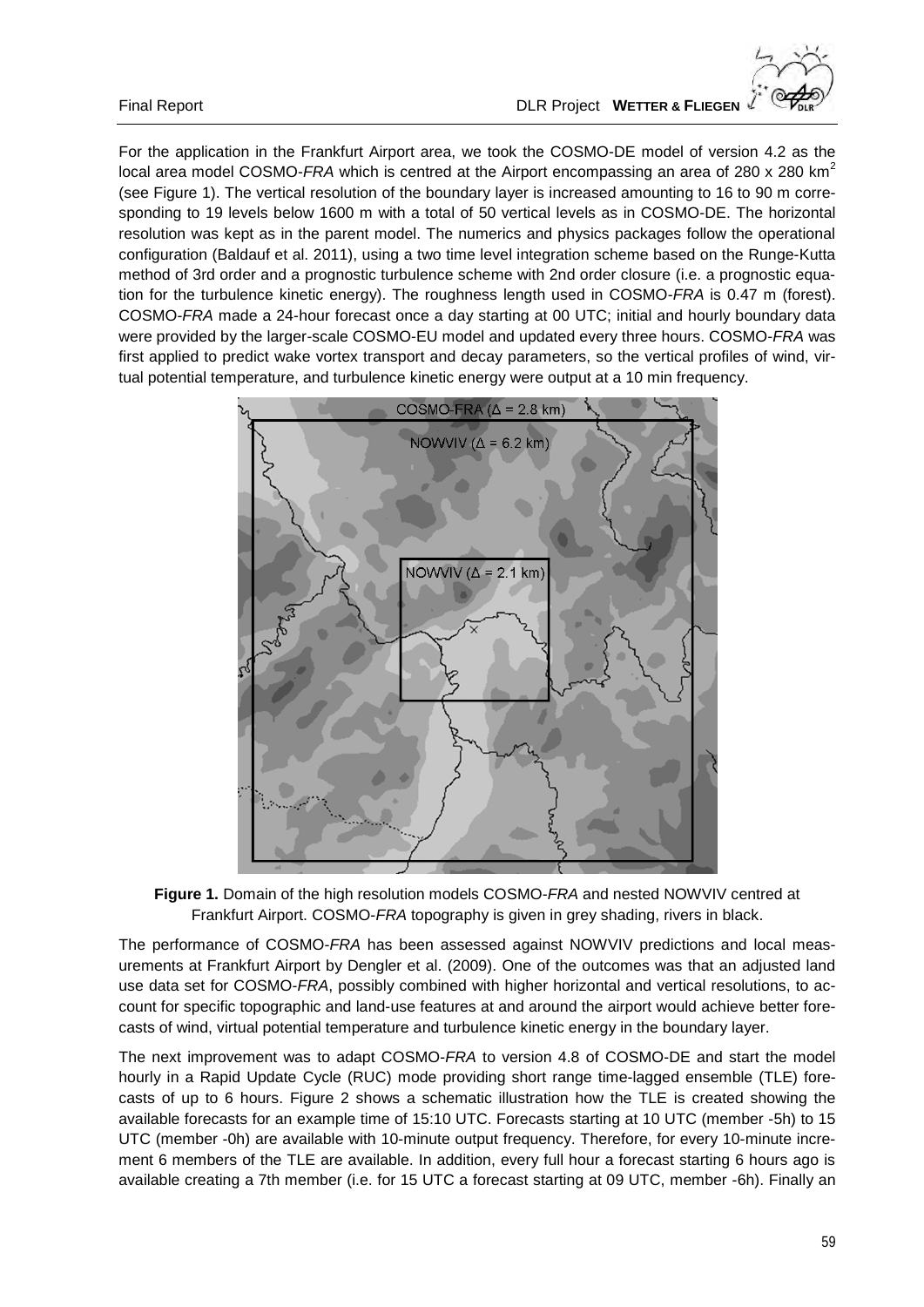equally weighted ensemble mean is calculated from the 6 available members. Further, the spread of the 6 ensemble members indicates the predictability and the related uncertainties of the respective meteorological situation. The model output comprises the three wind components, air density, virtual potential temperature, turbulent kinetic energy, eddy dissipation rate (EDR), and pressure.

The hourly forecasts of the COSMO-*FRA* model were analysed for three cases representing significantly different weather situations as experienced in winter 2006/2007: a frontal passage, stormy conditions and a high pressure system. The results were compared against the reference run starting at 00 UTC with a lead time of 24 hours as used before.



**Figure 2.** Schematic illustration of the creation of a time-lagged-ensemble (TLE) forecast.

The TLE forecasts were also checked and validated against measurements of vertical profiles of the three wind components, the standard deviation of vertical velocity, and virtual temperature from 60 m up to 1650 m with vertical resolution of 30 m provided by a wind and temperature radar combined with radio-acoustic sounding system run by DFS (Konopka and Fischer 2005) at the airport of Frankfurt.

A detailed discussion of the results is provided by Dengler et al. (2011). It was concluded that TLE forecasts of wind speed and the wind components parallel and perpendicular to the flight/runway direction reduce the mean bias and root-mean-square error in all three cases compared to the reference model run. The improvement of the forecast was most evident in the very short range of 1 - 2 hours as has been found in previous studies (Lu et al. 2007). The 1-hour forecast showed the lowest bias in all cases. In case of the frontal passage all forecasts overestimated the wind speed within the inversion layer up to 1000 m. In the stormy situation forecasts up to 2 hours underestimated the wind speed above 800 m while no consistent trend was observed in case of the high pressure system. The forecasts of turbulence kinetic energy improved below 900 m but not above that altitude. In contrast to the wind forecasts the 1 hour forecast of turbulence kinetic energy showed the largest error caused by initial spin-up effects. Finally, TLE forecasts of virtual potential temperature also improved except in the case of the high pressure system where the root-mean-square error increased significantly compared to the reference run.

No data assimilation had been used in the model runs. This shows that the observed improvement of the forecasts is a result of the hourly rapid update cycle which benefits from more accurate initial- and boundary conditions provided and updated every 3 hour by the COSMO-EU model. The shortest forecast range members of the time-lagged ensemble (forecasts up to 2 hours) were most accurate and the ensemble spread of the members provided useful information about the reliability of the forecasts.

To further improve the forecasts especially on the short range we aimed to assimilate local data measured in the airport environment, e.g., wind and temperature data from profilers or from aircraft (AMDAR) as well as precipitation data from radar (latent heat nudging), into the model. These technical improvements were achieved with another limited area model, this time located at the airport of Munich, COSMO-*MUC*.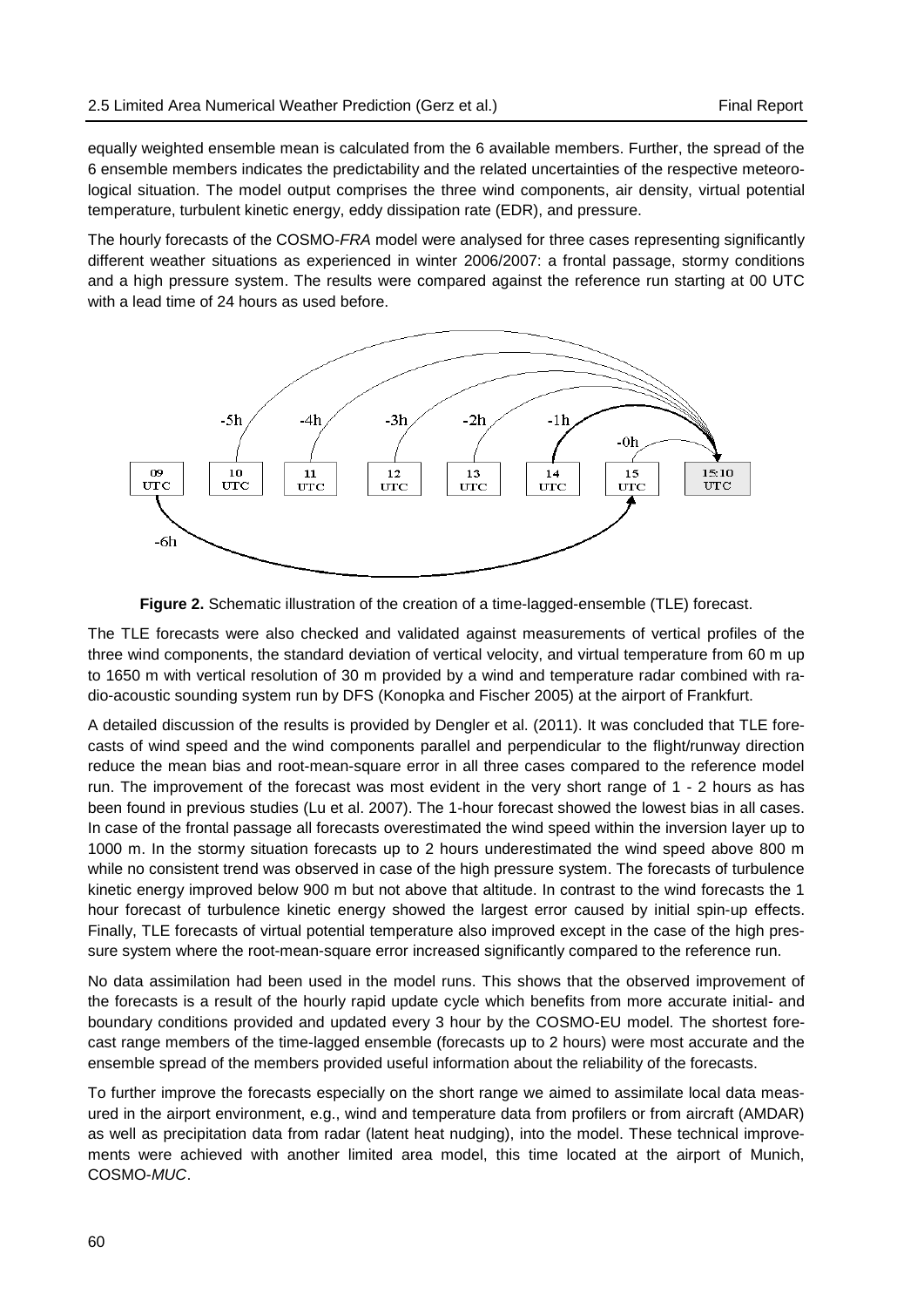# **The Limited Area Model COSMO-***MUC*

The COSMO-MUC setup used a 358 x 358 km<sup>2</sup> domain where the airport of Munich was located in the southeast quarter of the computational domain, i.e. downstream of the main wind direction (see Figure 4 below). The model had a horizontal resolution of 2.8 km and a vertical resolution of 16 to 144 m corresponding to 17 levels below 1100 m above ground. Again, the numerics and physics packages followed the operational configuration of COSMO-DE. The boundary conditions were treated as before with COSMO-*FRA,* COSMO-*MUC* however, calculated the initial conditions by assimilating locally available data from precipitation radar, aircraft (AMDAR), surface synoptic observations (SYNOP), and radio sounding observations (TEMPS) with an hourly update rate (Figure 3). As COSMO-*FRA* also COSMO-*MUC* started every hour instead 3-hourly like COSMO-DE. Forecast parameters included, besides standard model output, also the amount of precipitation which has been used for advanced warning of thunderstorms (Section 2.3) or in winter time (Section 2.4).



**Figure 3**: Schematic illustration of the hourly assimilation cycle of the operational mode of COSMO-*MUC*.

Every hour boundary conditions were provided by the operational COSMO-EU model of DWD. New initial data was available every 3 hours from COSMO-EU as indicated by the gridded squares in the upper line of Figure 3 while empty squares indicate the input of boundary data only. Every hour COSMO-*MUC* started from an initial state provided from an analysis run which assimilated local data throughout the past hour (indicated by "local data" and "data assimilation"). In case of a 6-hour forecast run 6 different model outputs were available at any analysis time (see also Figure 2). These TLE forecasts allowed the calculation of probabilities of snow or heavy convective precipitation amount for a certain time. Of course, the configuration could be changed, e.g. by running longer forecasts therefore enabling more members to be combined at any time, or perturbing initial conditions and generate more members. A quite similar approach is undertaken at DWD with the aim to spread an ensemble of 40 members (Schraff et al. 2011).

COSMO-*MUC* has also been used to analyse the improvement of precipitation forecast of convective systems (Figure 4). The predicted reflectivity fields at 850 hPa were compared to COSMO-DE forecasts and reflectivity data from radar (Figure 5) employing the displacement amplitude score (*DAS*) technique (Keil and Craig 2009). *DAS* is a field verification measure for precipitation forecasts that combines weighted distance and amplitude errors: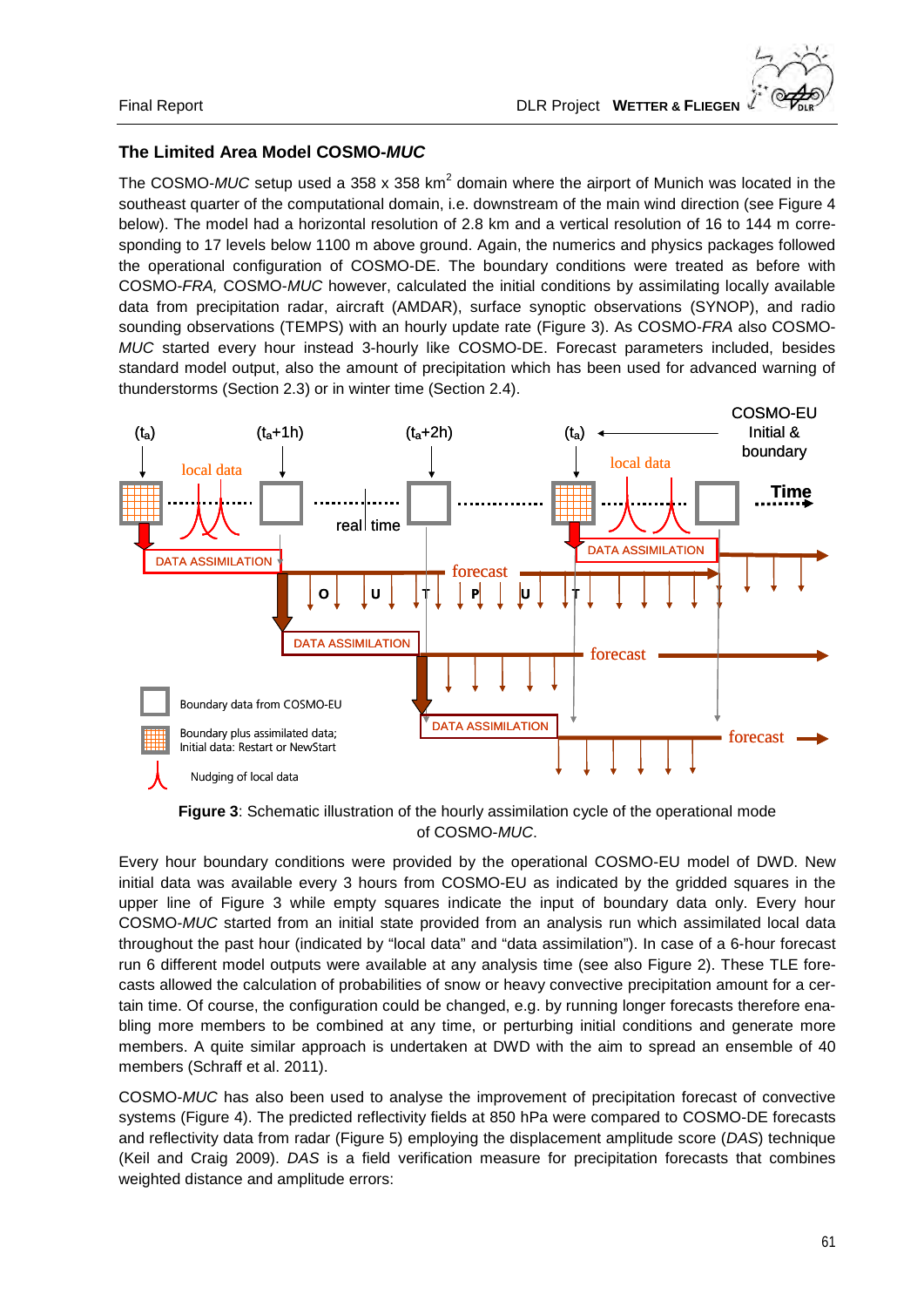

**Figure 4**: COSMO-*MUC* model chain for Munich Airport (MUC). Hourly boundary conditions updated every 3 hours were provided by COSMO-*EU*. COSMO-*MUC* provided forecasts of the reflectivity at 850 hPa as a guess for the amount of precipitation.

$$
DAS = \frac{DIS}{D_{\text{max}}} + \frac{AMP}{I_0}
$$

It is based on an optical flow algorithm that defines a vector field that deforms, or morphs, one image to match another. When the forecast field is morphed to match the observation field, then for any point in the observation field, the magnitude of the displacement vector gives the distance to the corresponding forecast object (if any) yielding a "displacement error field" (*DIS*), while the difference between the observation and the morphed forecast is the "amplitude error" ( $AMP$ );  $I<sub>0</sub>$  is a **c**haracteristic intensity averaged out of 5 thunderstorm cases. If observed and forecast features are separated by more than a prescribed maximum search distance  $(D_{max})$ , they are not matched to each other, but they are considered to be two separate amplitude errors, i.e. a missed event and a false alarm. *DAS* constitutes a single measure of forecast quality and has the advantage to avoid double penalties. The smaller the values of *DAS*, *DIS* and *AMP*, the better is the prediction.



Figure 5: Observed precipitation fields of the passage of a convective system on  $17<sup>th</sup>$  July 2010.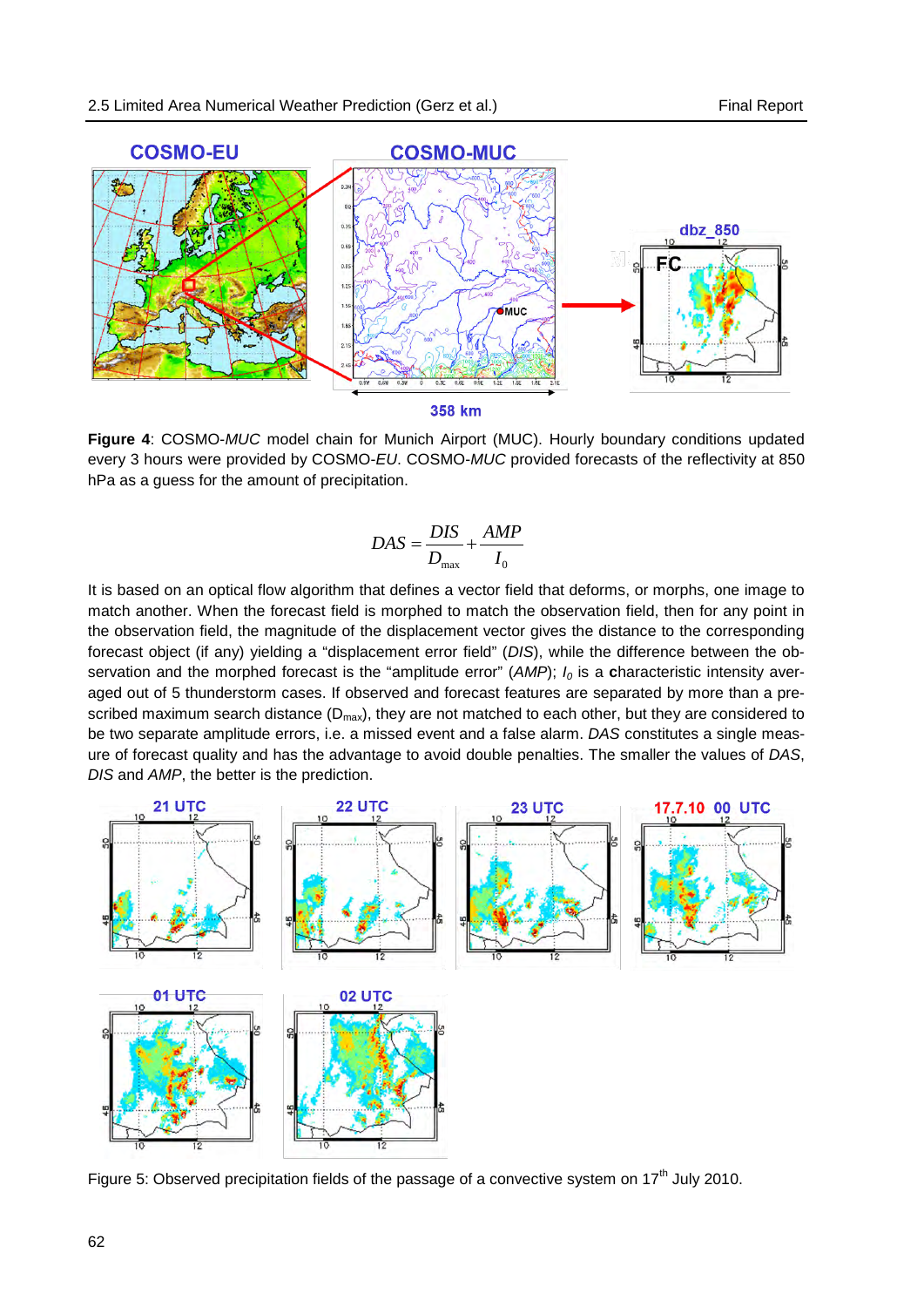In our case study of a convective situation over Southern Germany from  $16<sup>th</sup>$  of July at 21 UTC to  $17<sup>th</sup>$  of July 2010 at 02 UTC (Figure 5), DAS compared the predicted 850-hPa reflectivity fields from COSMO-DE and COSMO-*MUC* with the observed precipitation field from radar measurements: A vector field was calculated to morph the predicted field on the observed field such that the error was minimised. Thereafter, the vector field was applied to the predicted field and by comparing with radar observations the domain-averaged errors DAS, its components DIS and AMP, as well as the false alarm ratios (FAR) and the biases (FBI) were calculated. This procedure is demonstrated in the figures below; both models started at 21 UTC on 16.7.2010 and forecasts are compared to observations at 01 UTC on 17.7.2010. Figure 6 shows the COSMO-*MUC* forecast without data assimilation, Figure 7 depicts the COSMO-*MUC* forecast including data assimilation.



DE: COSMO\_DE DA: precipitation assimilated NoDA: precibitation not assimilated





| DAS: | 0.62 | $-19%$ |
|------|------|--------|
| DIS: | 0.16 | $-43%$ |
| AMP: | 0.46 | $-6%$  |
| FAR: | 0.15 | $+66%$ |
| FBI: | 0.43 | $+30%$ |
|      |      |        |

**Figure 6.** Four-hour COSMO-*MUC* (without data assimilation) and COSMO*-DE* runs from 16.7.2010 21 UTC: Observed precipitation from radar (upper left), operational DE-forecast with vector field (upper middle) and the matched DE field (upper right). Below the vector field and matched field for the COSMO-MUC run are shown, respectively. The values of the main error parameters are displayed as well as the change in error when using COSMO-*MUC* instead of the operational COSMO-DE.



**Figure 7.** As Figure 6 but with data assimilation in COSMO-*MUC*.

Both figures reveal that the forecasts of COSMO-*MUC* (with and without assimilating observation data) improve compared to COSMO-DE forecasts. Although the COSMO-*MUC* runs with data assimilation are somewhat less accurate than the runs without data assimilation on average (compare the DAS values 0.65 and 0.62, respectively), it is worth to note the some details as the strong convective band in the southeast corner of the observed field are very well predicted when including data assimilation. The